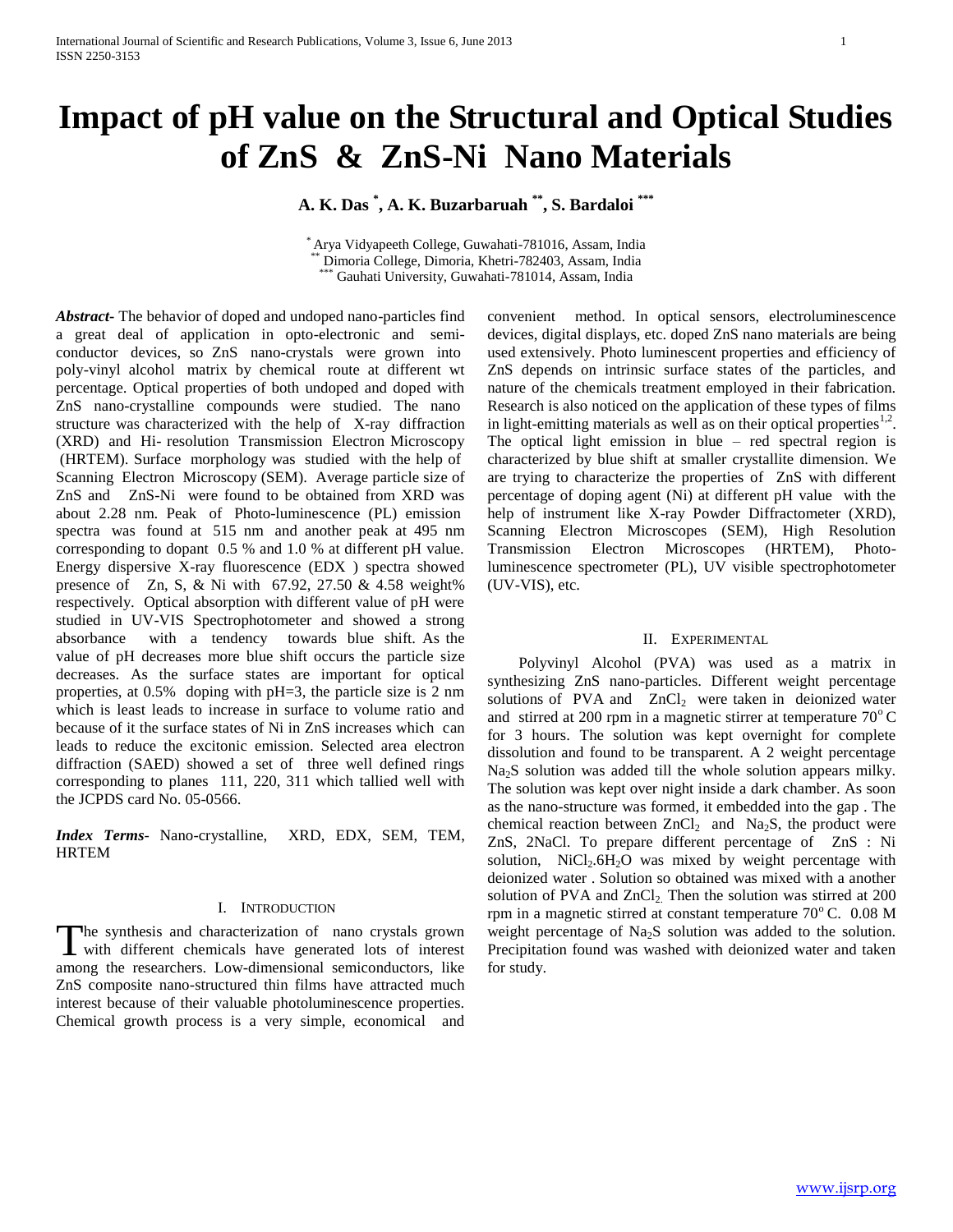International Journal of Scientific and Research Publications, Volume 3, Issue 6, June 2013 2 ISSN 2250-3153



## **XRD studies**.

 The XRD studies were obtained from powder pattern scanned in Philips X'pert Pro Powder diffractometer using Cu- $K \Box$  radiation with the operating voltage 40 kV and current 20 mA. The intensity peaks at different percentage of of doping are almost same although the heights are different which indicate that Ni is corporate with size of the particle. The pattern observed was found to be within the nano range<sup>3,4</sup>. XRD patterns revealed the films to be polycrystalline  $\frac{5}{2}$ . Planes (111), (220) and (311)



**Fig.1a:X-ray diffractogram of ZnS Fig.1b:X-ray diffractogram of ZnS-Ni**

were found to be present which satisfied well with the JCPDS card No. 05-0566. The average particle size corresponding to the FWHM was calculated with the Scherrer formulae.

 $0.94\lambda$ 

$$
p = \frac{\beta_{1/2} \cos \theta}{\beta}
$$

$$
Dp =
$$
 and found to be 2.28 nm<sup>6.7</sup>.







**Fig.2c: PL spectra of ZnS-Ni with pH=1,3 Fig.2a: PL spectra of ZnS-Ni with pH=5**



Fig.2a: PL spectra of ZnS<br>
Fig.2b: PL spectra of ZnS-Ni with ph=1,3



## **Photo luminescence studies:**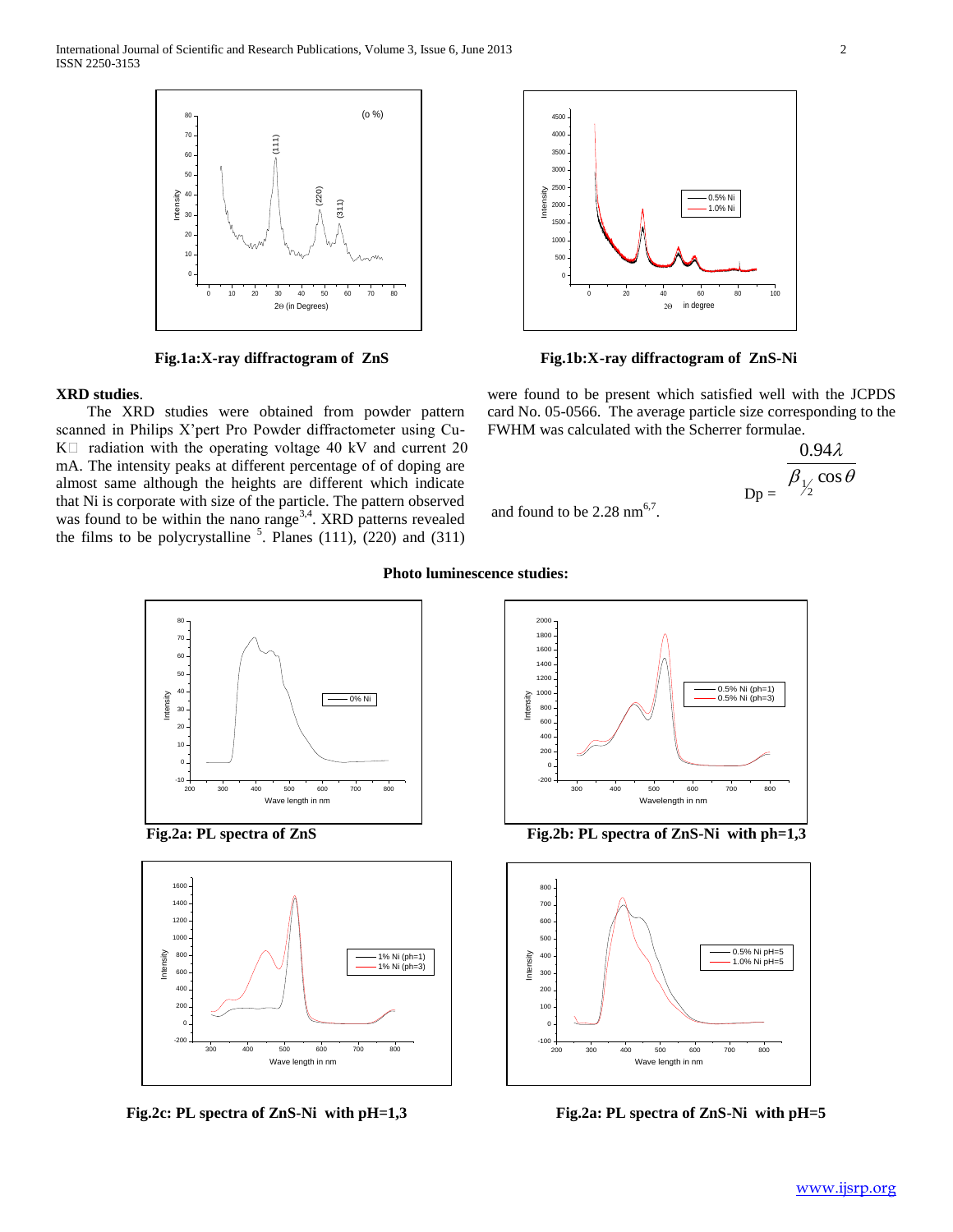The photo luminescence studies of nano crystalline undoped ZnS & doped ZnS-Ni were done at room temperature by using F-2500 FL Spectrophotometer and the Pl graphs are shown in fig 2 (a, b, c, d ). In all the measurement the excitation wavelength was 240 nm . For 0% doping the three Pl peaks wereat 398 nm, 440 nm. 469 nm. Photo-luminescence peak for 0.5% doping were observed at 515 nm, 525 nm, 556 nm both for pH value at 1 and 3 shown in Fig 2b while that for 1% doping the peaks were at 495 nm, 523 nm, 544 nm at pH value 1 and 3 shown in fig2c. When pH=5, the Pl peaks for 0.5% doping were at 391 nm, 448 nm while for 1% doping the peak is at 394 nm. The intensity decreases with increase of concentration ( from 0.5% to 1% ) for both values of pH 1 and 3 and this is because of non-irradiative recombination. Localized electronic states occurs because of incorporation of Ni ZnS and the band-gap that comes from the 3d shell of Ni in ZnS  $\text{S}$ . In case of 1% doping (pH=1), there is only one peak at 544 nm and for pH=5 there is one peak at 394 nm and this is because of the impact of pH on the sample.

## **Optical absorbance study:**







 Optical absorption studies were carried out with UV-VIS in a Double Beam Automated spectrophotometer (Hitachi – U3210) and showed absorbance at wavelength 357 nm and 337 nm respectively when doping percentage are 0.5% and 1.0% with  $pH=1$ . For  $pH = 3$ , the absorbance of 0.5% and 1.0% doping are at 323 nm and 390 nm respectively. Again for  $pH = 5$ , the absorbance of 0.5% and 1.0% doping are respectively at 543 nm and 541 nm. For 0% doping the band gap energy in 3.49 eV. This spectra of undoped and Ni doped ZnS nano crystal are distinguishable. This indicates that Ni doping has effect on the electronic absorption spectra of  $ZnS^{9,10}$ . The spectra showed a blue shift due to quantum confinement of the excitons present in



**Fig3a: Absorbance graph of ZnS Fig3b: Absorbance graph of ZnS-Ni, pH=1**



**Fig3c: Absorbance graph of ZnS-Ni, ph=3 Fig3d: Absorbance graph of ZnS-Ni, pH=5**

ZnS-Ni for which more discrete energy spectrum of individual particles exist. As the value of pH decreases more blue shift occurs ( pH value from 5 to 1) the particle size decreases. As the surface states are important for optical properties, at 0.5% doping with pH=3, the particle size is 2 nm which is least leads to increase in surface to volume ratio and because of it the surface states of Ni in ZnS increases which can leads to reduce the excitonic emission $11,12$ . The blue shift energy is maximum for pH=5, which is due to the fact that Ni is forming new energy levels in ZnS energy band.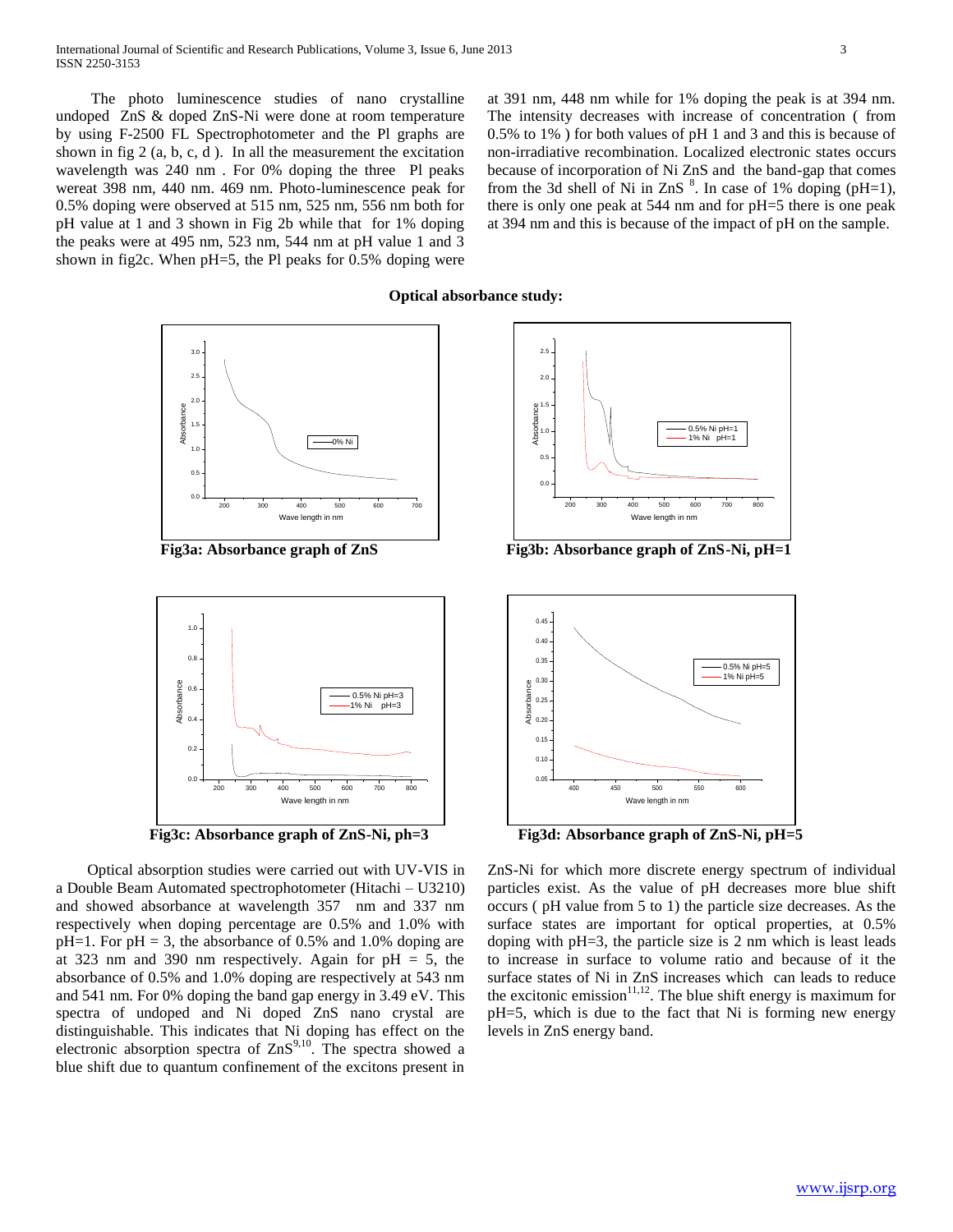| pH                        | Doping percentage |      | Band gap energy in   Blue shift energy in   Particle size in nm |          |  |
|---------------------------|-------------------|------|-----------------------------------------------------------------|----------|--|
|                           |                   | eV   | eV                                                              | from TEM |  |
|                           | 0.5%              | 3.48 | 0.01                                                            | 4.4      |  |
|                           | 1.0%              | 3.69 | 0.20                                                            | 7.97     |  |
|                           | 0.5%              | 3.85 | 0.36                                                            | 2.0      |  |
|                           | 1.0%              | 3.19 | 0.30                                                            | 5.3      |  |
|                           | 0.5%              | 2.30 | 1.19                                                            | 8.83     |  |
|                           | 1%                | 2.29 | 1.20                                                            | 11.0     |  |
| $\sim$ $\sim$ $\sim$<br>. |                   |      |                                                                 |          |  |

*Table: I: Variation of particle size with pH*

# **SEM studies:**

 Photographs of the nano-crystalline thin film were taken with (JEOL, JSM-6360) SEM and shown in Fig. 4. The surface morphology of the film prepared at 70°C with PVA was observed and found that all the particles thus formed not exactly spherical. Study showed surface of the film was smooth, uniform and



Fig. 4a: SEM photo of ZnS Fig. 4b: SEM photo of ZnS-Ni

without any crack. Average particle size of ZnS and ZnS-Ni were found to be 5 and 21nm respectively. The SEM studies showed the well crystalline structure of ZnS nano particles.



**HRTEM:**





**Fig.5a: ZnS , Fig.5b: ZnS-Ni Fig.5c: Lattice distance of ZnS-Ni**

be 0-32 nm and 0.16 nm respectively obtained from TEM studies which well satisfied with those values 0.31098 nm and 0.1625 nm obtained from XRD data.

 HRTEM image showed in fig 5, give clear lattice fringes of the (001) plane indicating crystal growth along [001] direction. The particle size obtained from HRTEM image was 5 -11 nm. The lattice distances for the planes (111) and (311) were found to

# **Electron diffraction studies:**



Fig.6a: SAED image of ZnS



**Fig.6a: SAED image of ZnS Fig.6b: SAED image of ZnS-Ni**